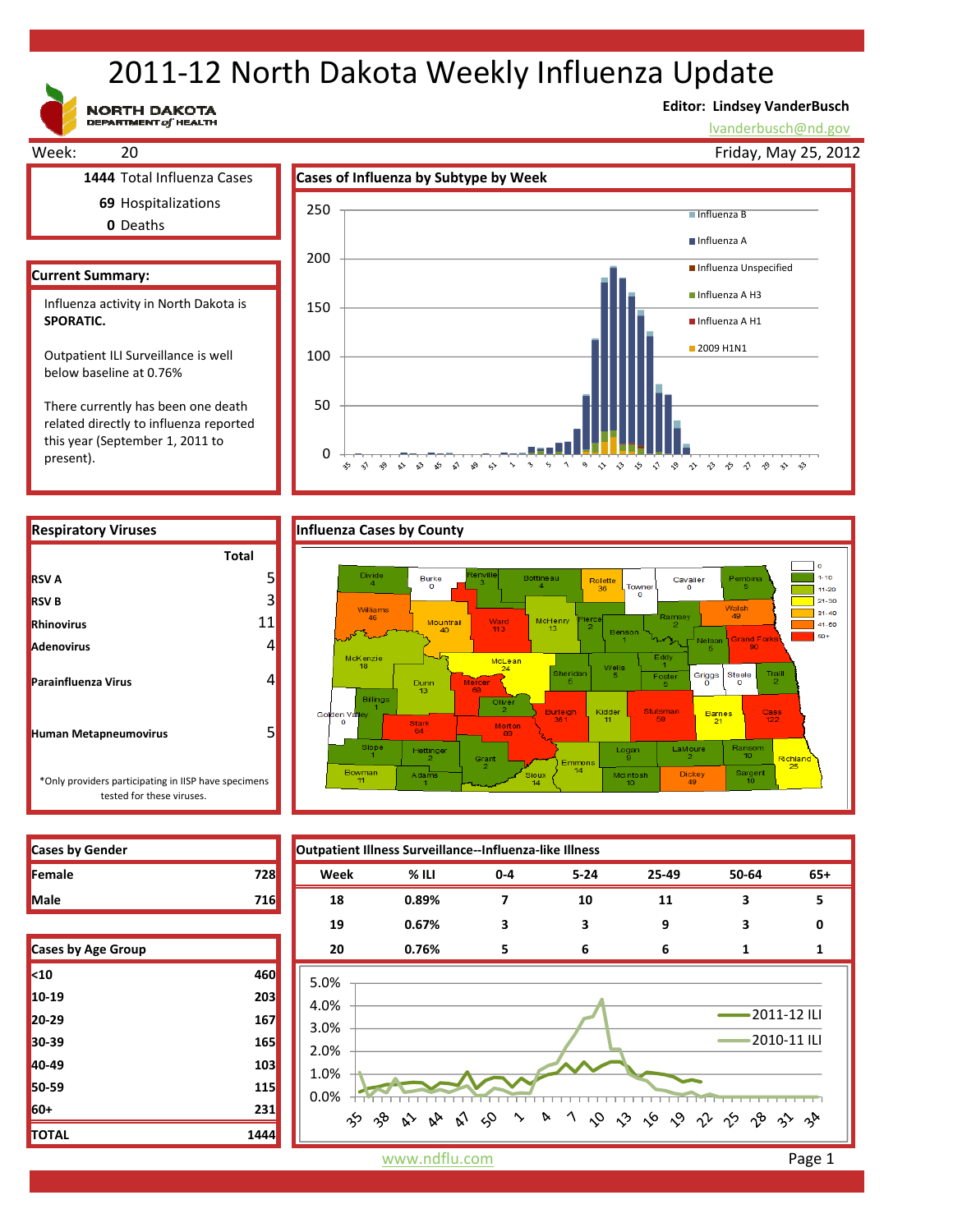# 2011‐12 North Dakota Weekly Influenza Update

NORTH DAKOTA





\*These data do not represent all laboratory results for influenza.



## Friday, May 25, 2012

## **North Dakota School Surveillance:**

**‐‐ 5 Schools Reporting**

**‐‐ Percent Absent due to illness for this week is well below what would be considered significant absenteeism.**

**‐‐ If your school would be willing to particiapte in our surveillance, please contact Lindsey VanderBusch, lvanderbusch@nd.gov.**

## **Sentinel Laboratory Surveillance**

- **‐‐ 15 North Dakota Laboratories Reporting**
- **‐‐ The Percent Positivity for Influenza is decreasing.**

**‐‐RSV activity peaked in Week 8. Seasonably late.**